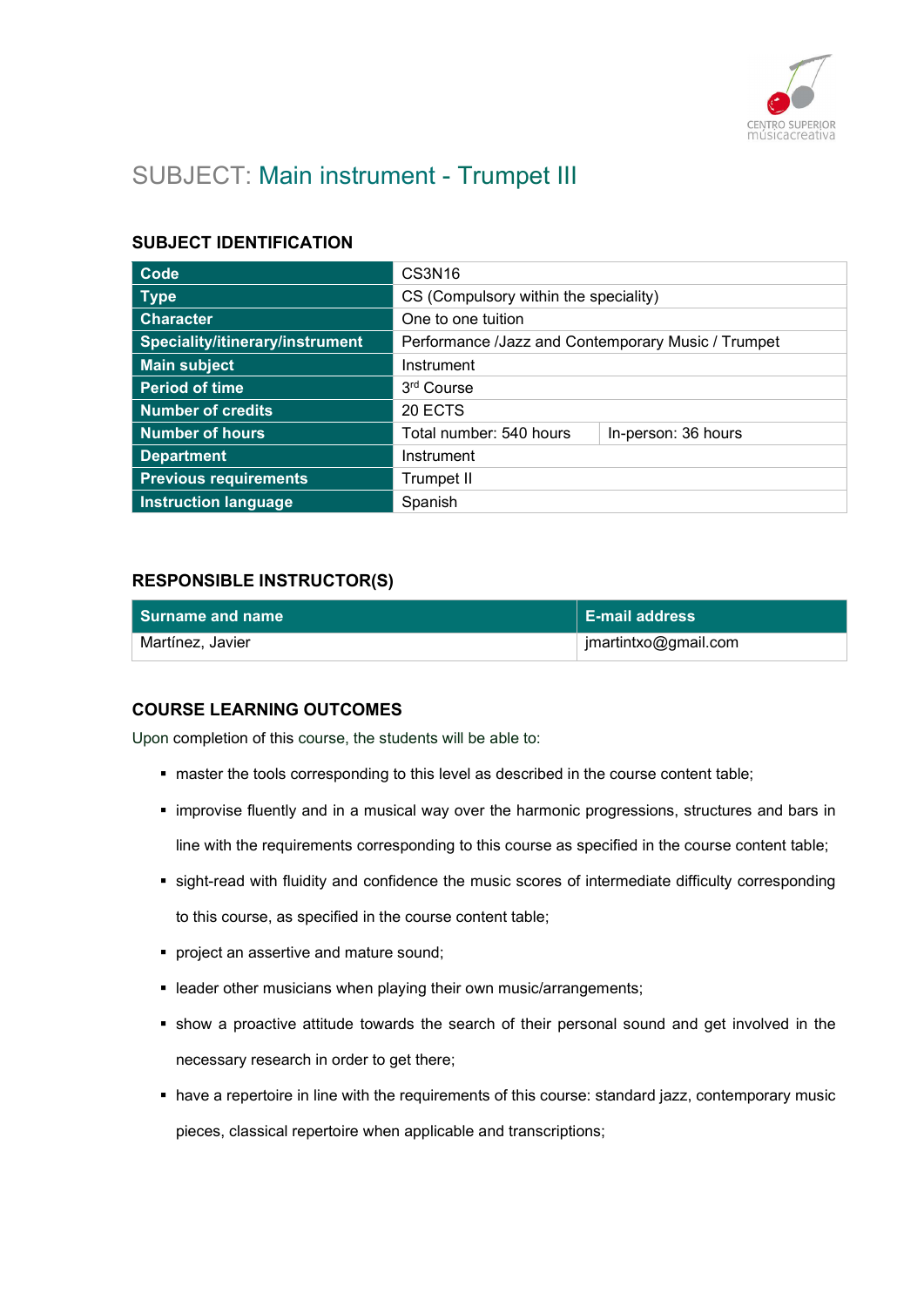

CENTRO SUPERIOR<br>músicacreativa<br>develop a good timing, a highly precise performance technique and a satisfactory dynamic feature.

## COURSE CONTENT

| <b>Thematic block</b>                                              | <b>Theme/Repertoire</b>                                                                                                                                                       |
|--------------------------------------------------------------------|-------------------------------------------------------------------------------------------------------------------------------------------------------------------------------|
| I. Scales                                                          | Theme 1. Symmetric diminished half-whole and whole-half, harmonic<br>major, whole tone. All the harmonic and melodic minor modes                                              |
|                                                                    | Theme 2. Intervallic exercises in the scales studied during the course                                                                                                        |
| II. Arpeggios                                                      | Theme 1. maj7(9), m7(9), m7b5(nat9), <sup>o</sup> 7maj7, 7(9), 7(9)sus4, m6/9,<br>maj7(#9), m7(9), m7b5(nat9), 7(b9), 7(#9), 7(#11), 7(b13), 7(13),<br>7sus4(b9), min(maj7/9) |
| III. Basic harmonic<br>progressions (guide tones<br>and arpeggios) | Theme 1. Jazz blues, rhythm changes with the most common<br>harmonic substitutions and the appropriate voice conduction                                                       |
|                                                                    | Theme 2. Coltrane changes (Countdown, Giant Steps, 26-2)                                                                                                                      |
|                                                                    | Theme 3. Study of standard and/or progressions in other music styles<br>using odd meters                                                                                      |
| IV. Repertoire performance                                         | Theme 1. Melodies of themes of Coltrane and other standards up<br>tempo and ballads chosen by the instructor in line with the level                                           |
| V. Improvisation                                                   | Theme 1. Improvisation over Coltrane changes over blues and<br>rhythm changes in diverse tones                                                                                |
| VI. Reading                                                        | Theme 1. Written solos                                                                                                                                                        |
|                                                                    | Theme 2. Reading of Big band themes                                                                                                                                           |
| VII. Ear training applied to<br>the instrument                     | Theme 1. Transcriptions of solo fragments                                                                                                                                     |

## STUDENT´S STUDY HOURS PLANNING

| <b>Activity type</b>                                           | <b>Total hours</b>   |
|----------------------------------------------------------------|----------------------|
| <b>Theoretic activities</b>                                    | 5 hours              |
| <b>Practice activities</b>                                     | 25 hours             |
| Other mandatory training activities (seminars, workshops etc.) | 4 hours              |
| <b>Test taking</b>                                             | 2 hours              |
| <b>Student self-study hours</b>                                | 484 hours            |
| <b>Practice preparation</b>                                    | 20 hours             |
| <b>Total studying hours</b>                                    | $36+504 = 540$ hours |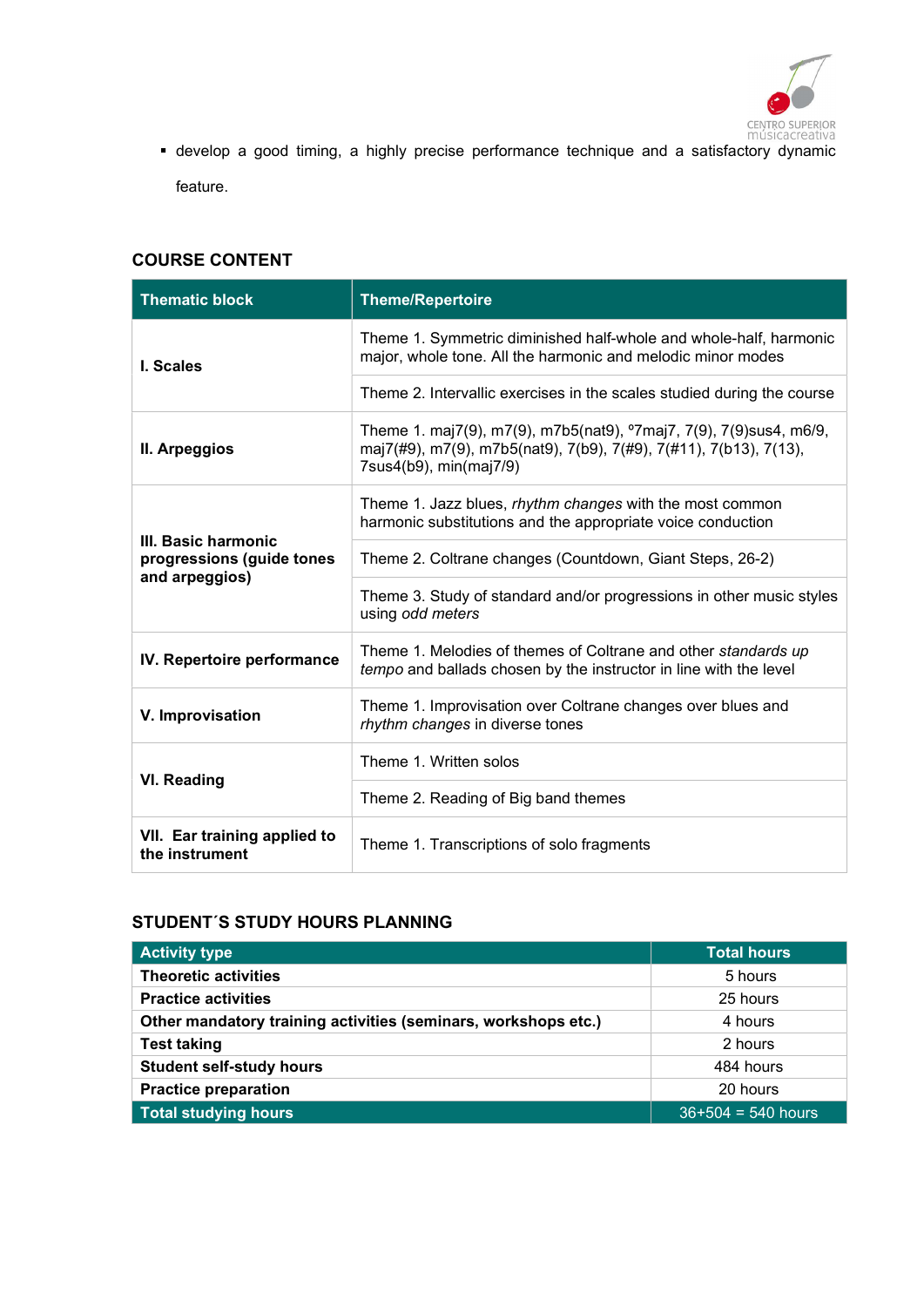

## **METHODOLOGY**

| <b>Theoretical activities</b>                                                | Theoretical/conceptual explanations and analysis of different<br>examples coming from all the most relevant music styles.                                                                        |
|------------------------------------------------------------------------------|--------------------------------------------------------------------------------------------------------------------------------------------------------------------------------------------------|
| <b>Practical activities</b>                                                  | Practical application of what has been studied in class through<br>transcriptions, collective group intonation, performance with<br>instrument, sight-reading, rhythms and melodies composition. |
| <b>Other training mandatory</b><br>activities (workshops,<br>seminars, etc.) | Meet the Artists (MTA) sessions, concerts, rehearsals etc.                                                                                                                                       |

## ASSESSMENT TOOLS

|                                                                                 | Participation: The students must actively participate in class, proving<br>interest and/or understanding of the content covered.                                                                                                         |
|---------------------------------------------------------------------------------|------------------------------------------------------------------------------------------------------------------------------------------------------------------------------------------------------------------------------------------|
| <b>Theoretical activities</b>                                                   | Continuous evaluation: The students must fulfil the requested<br>assignments during the whole academic course, proving research<br>ability and practice synthesis skills concerning theoretical concepts<br>linked to performance.       |
| <b>Practical activities</b>                                                     | <b>Participation:</b> The students must actively participate in class, proving<br>interest and/or understanding of the content covered.                                                                                                  |
|                                                                                 | Continuous evaluation: The students must fulfil the requested practical<br>assignments during the whole academic course based on to team-<br>work dynamics and also prove writing and oral skills, beside<br>performing skills.          |
|                                                                                 | Performance exams: The students must take at least two exams<br>during the academic course in order to show the practical skills<br>acquired and the practical assimilation of the course contents,<br>following the tests instructions. |
| <b>Other educational mandatory</b><br>activities (workshops,<br>seminars, etc.) | Participation: The students must actively participate in the different<br>relevant events as considered by the instructor or by the degree<br>coordinators.                                                                              |

### ASSESSMENT CRITERIA

| <b>Theoretical activities</b>                                                | To reasonably apply a conceptual/theoretical framework to the<br>performance and analyse consequently examples from the most<br>relevant music styles and the corresponding performing techniques.                                                |
|------------------------------------------------------------------------------|---------------------------------------------------------------------------------------------------------------------------------------------------------------------------------------------------------------------------------------------------|
| <b>Practical activities</b>                                                  | To prove technical and performing skills through performing tests and<br>through technical, sight-reading and improvisation exercises that will<br>enable the identification of problematics and the improvement and<br>development of new tools. |
| <b>Other training mandatory</b><br>activities (workshops,<br>seminars, etc.) | To attend and participate in the relevant events for their education<br>(Meet the artists sessions, invited professors sessions, concerts and<br>rehearsals)                                                                                      |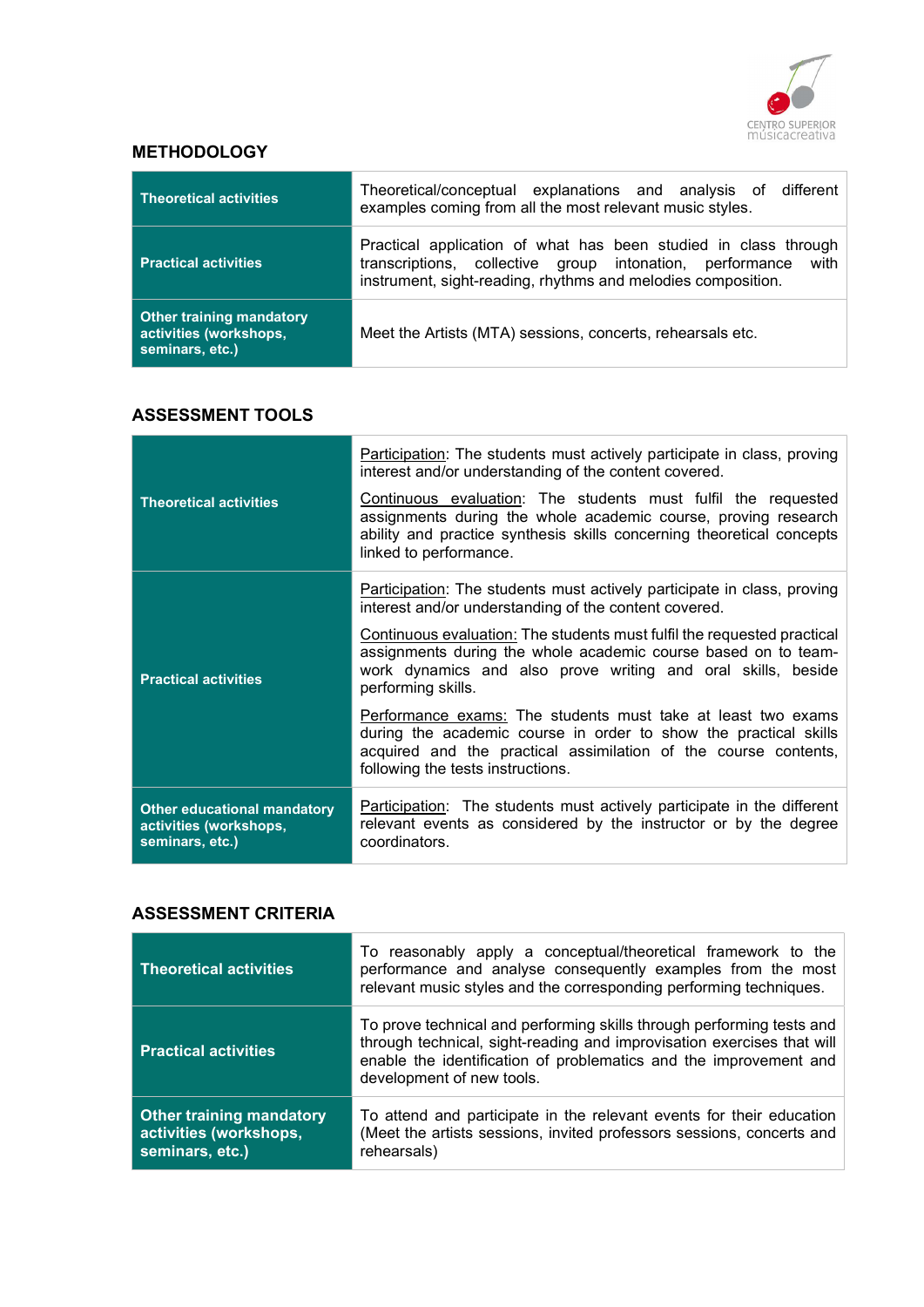

## GRADE DETERMINATION SYSTEM

#### Grade determination system in continuous assessment

|                       | Grade percentage |
|-----------------------|------------------|
| Continuous assessment | 20%              |
| Mid-term exam         | 30%              |
| Final exam            | 50%              |
| Total                 | 100%             |

#### Grade determination system in cases of loss of continuous assessment right

|            | Grade percentage |
|------------|------------------|
| Final exam | 80%              |
| Total      | 80%              |

#### Grade determination system for the extraordinary assessment call

|             | <b>Grade percentage</b> |
|-------------|-------------------------|
| Retake exam | 100%                    |
| Total       | 100%                    |

#### Grade determination system for students with disabilities

In principle, the grade determination system for students with disabilities will be carried out following the criteria set for the rest of the students, ensuring equal opportunities and conditions for all the students. However, if necessary, the instructor in charge will consider the type of disability of the concerned student. Should the situation apply, the assessment conditions will be adapted in accordance to the limitations of the corresponding disability.

These considerations will be established once the concerned student enrols in the corresponding courses. For the official records, the student and/or the student representative will be requested to present the corresponding disability report for the official accreditation.

|                       | Grade percentage |
|-----------------------|------------------|
| Continuous evaluation | 20%              |
| Mid-term exam         | 30%              |
| Final exam            | 50%              |
| Total                 | 100%             |

## RESOURCES AND BIBLIOGRAPHY

## Online Campus https://musicacreativa.classlife.education/

#### General bibliography

| <b>Tittle</b> | Jazz Conception    |
|---------------|--------------------|
| <b>Author</b> | Jim Snidero        |
| Publisher     | Advance            |
|               |                    |
| Tittle        | Exercises & Etudes |
|               |                    |